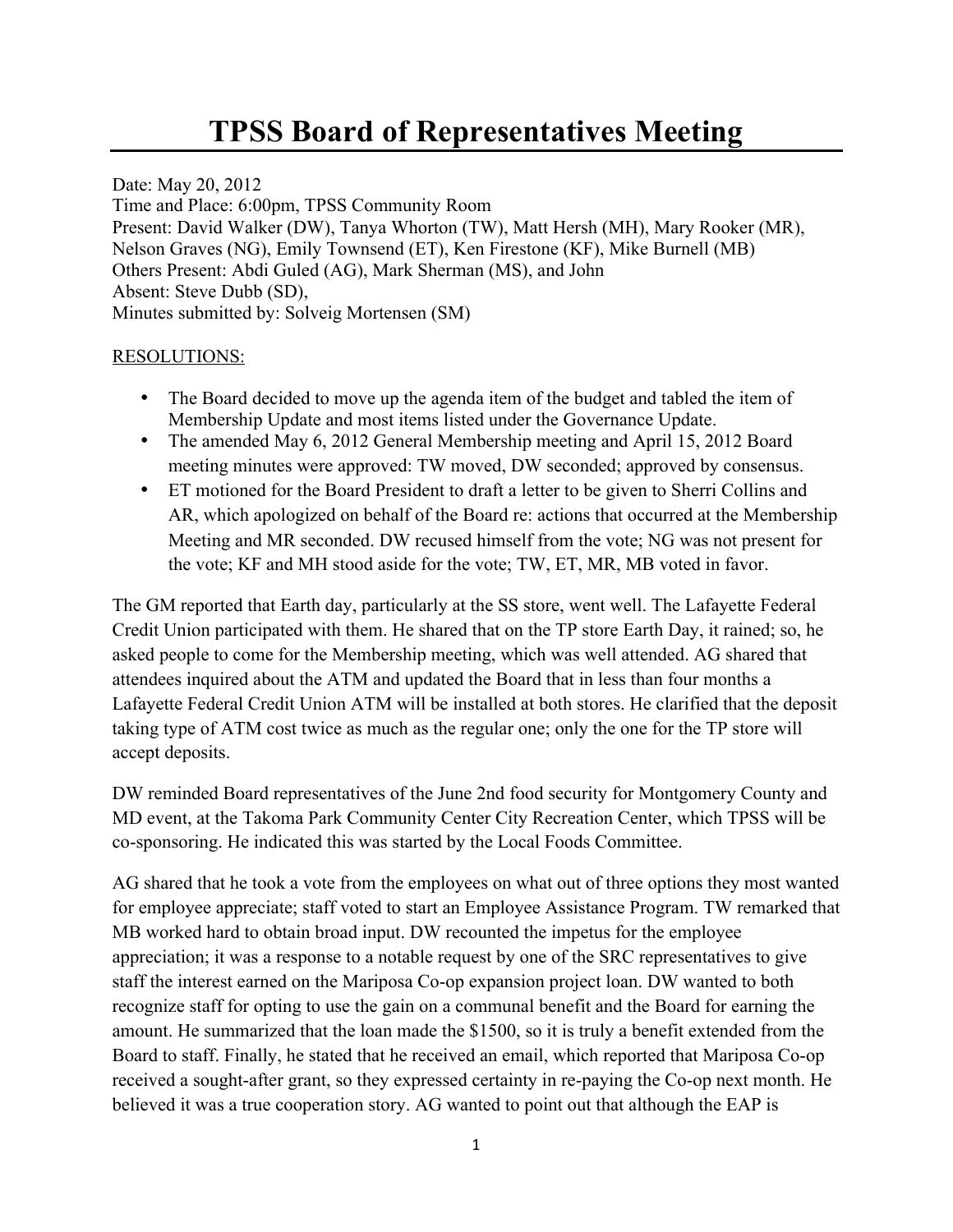currently the result of Board appreciation towards staff, he will review the program in a year, and if he finds it helpful, will continue it if he can.

*Financial Conditions monitoring:* ET thanked AG for the Financial Conditions Monitoring report and asked about the time-frame for beginning to monitor the full ends statement; AG indicated August. AG recapped that in doing this monitoring he looked at the Co-ops' level of compliance with each policy and the policies, themselves. He looked at operations and conditions as related to the policy.

In regards to the Board stipend, he shared that they researched using gift certificates, yet determined that giving the Board a monthly check was the best method-his recommendation.TW reported that the current Co-op By-laws require the Board to receive a gift card that is a stipend for the Co-op; however, gift cards are legally regulated in MD, so the Co-op cannot do this. For accounting purposes, the Finance Manager would rather issue Board reps. a monthly check for their stipend. TW noted that most everyone prefers the idea of keeping a credit at the two stores, but the accounting for it is too time-consuming for the task. Thus, Board reps. are asked to use the stipend check at the Co-op.

There was discussion re: how member equity is accounted for at both the SS and TP stores. At TP new member capitalization is deposited to the development project account, while at SS new capitalization is deposited to the SS store's operating account, as explained by AG. One goes to the Expansion Task Force (ETF) and the other goes to the operational account.

DW commented that this is an issue of procedure, so it is inappropriate for the Board to give direction on it; however, he stated the Board can observe and discuss its effects. He noted that there is no charter re: where the money should go, but it gives oversight responsibility to the ETF. He confirmed that the procedure at the TP store was to take new capitalization and place it into a designated savings account, which became the very conservatively invested reserve fund. He explained that the Board authorized the transfer into the reserve fund and essentially the creation of that account; but, it is up to management to cease the procedure, unless the Board says otherwise. DW further explained that the procedure is clear in re: to how the GM is entitled to borrow from the fund with monthly Board notification; however, additions to the account are more ambiguous.

Board reps discussed putting the procedure at TP on hold, setting up another account, and renewing the charter for the fund. AG relayed that setting up one account for membership makes the most sense to him. ET remarked that every member is undertaking the same risk no matter where they sign-up. MR expressed concern about other potential, upcoming expenses, such as, a new refrigeration unit to help with products like berries. She questioned having all the incoming money go into the expansion fund and noted that the Co-op can always move money to a general fund later. DW clarified that the TP store generates funds that go into other areas as well.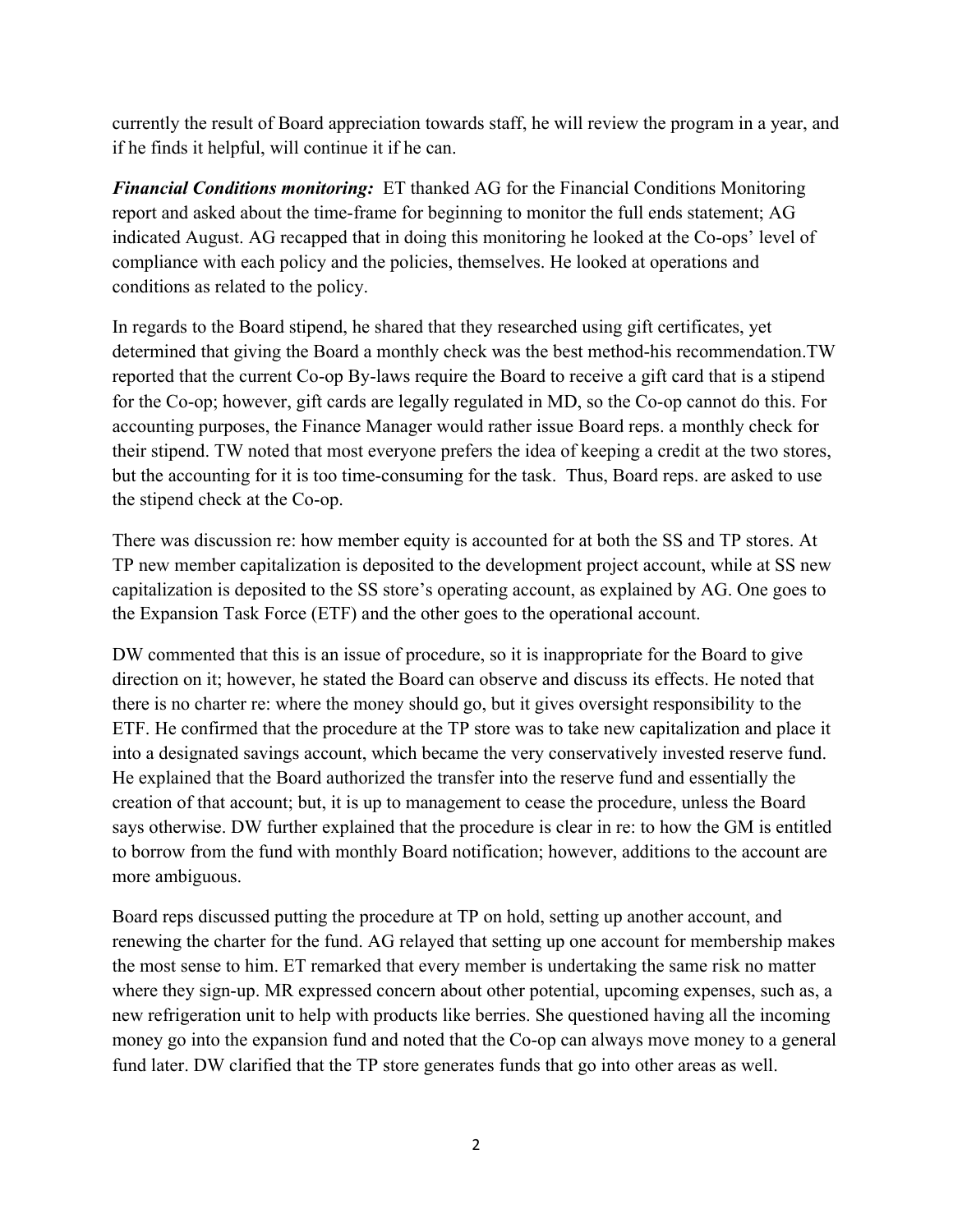However, he stated, this is another By-law area that needs attention. TW thanked AG for the observation, noting this ambiguity as an area to revisit.

ET raised the issue of how the Finance Condition's Report seems to have reporting changes each month, such as, with the inventory and a shifting end date. There was discussion about how the Finance Manager is always working to improve the report. DW commented that the Co-op is in a period of transition and noted that the staff performing the accounting are dealing with a system that has had many, many changes; he praised their overall level of professionalism. He also made note of a few reporting oddities and stated that the TP store has cash, so the Finance Committee (FC) is working out the best way to show that on statements-- an evolving process.

AG informed the Board that there will now be separate allocations for Connect Your Care, health insurance for employees, for both stores, without creating any HIPPA issues.

The Board discussed the use of the accrual policy for payroll. TW commented that she understood the reasoning, but still noted that there is always a month or two where there are three payrolls. AG spoke about how ADP produces the payroll entry days after they run payroll and, how both the Finance Manager and auditors recommended or agreed with the current method because adjustments only need to be made once annually. DW understood but commented that the practice distorts the data. AG summarized that they have to work with the ADP program the way it is structured and simply stated that he does not want to devote time on this matter right now, considering the immediate work to be done at SS with the consultant. One Board rep. believed the snapshot of the inventory is imprecise as well and thus, did not rely on the monthly statements anyway. DW discussed the greater volatility in labor than in inventory: the month with three payrolls, which drifts, does make a difference. He shared that he is aware that other co-ops do make those adjustments in their statements. He also noted that the current policy provides for estimates and that Finance Committee (FC) member, Nancy Hammond, has offered ways for the FC to make such estimates to reduce the monthly and quarterly volatility. He recommended that, in the near term, the FC allow Ms. Hammond to make suggestions on how to construct the estimations in the new fiscal year, beginning in July. DW proposed that the Board bring this matter to the FC, asking them to look at the whole Financial Monitoring Report, and AG's recommendations to the policy. He suggested the FC, then, make recommendations back to the Board. Finally, KF offered that he concurred with the GM: the state of the SS store is a higher priority than establishing an accrual policy.

*Open Member Forum:* MS introduced himself, noting his twelve year membership with the Coop. He reported that he sent two letters to the Board: one applying to join the ETF; the other voicing his concerns re: the EFT, itself. He recounted that he attended the May 1rst ETF meeting and was told he had to make a request to the Board itself to join it, which he did in an email and in an early conversation with the Board President. He pointed out how the ETF is not really a reflection of a committee willing to recognize the issue of "right size." He believed that possibly a more appropriate name would suit it, so as not to prejudge its intention. He elaborated that he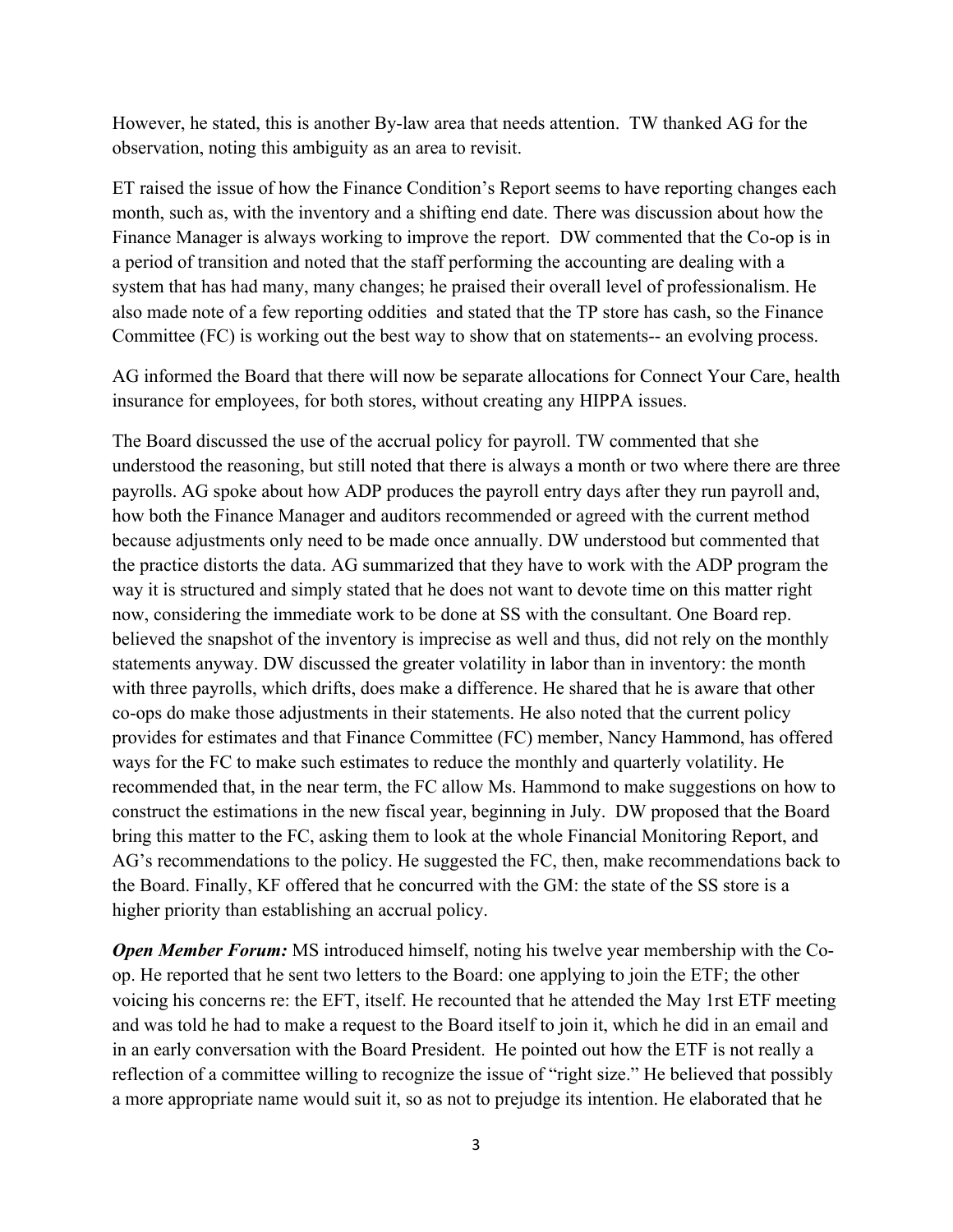had laid out three concerns in his email: 1) the ETF is operating outside its mandate; the Co-op seems uncertain if it might move the store to another state altogether. 2) The panel is operating with unnecessary secrecy, for example, not being willing to share the marketing study. 3) The task force seems poised to recommend expenditures he would not support, such as, paying Dan Robinson a fee to negotiate the purchase of the parking lot, while the ETF is still entertaining leaving the junction altogether. He pointed out that he was directed to set up a time with the GM to talk about getting a copy of the marketing study. Overall, he did not think the process has allowed the Board to entertain other arguments. So, he urged the Board to incorporate all points of view before moving forward.TW suggested that the Board respond to Mr. Sherman's concerns in email.

AR also spoke to the Board, raising the question: how well can the Board do their job, if they are not aware of operational matters? She shared that she received direction to focus on the whistle blowing process. She asked what ability workers have to evaluate Co-op management, outside of the GM. AR emphasized that workers' feelings affect their performance and thus the bottom line. At the next Membership Committee meeting, she hoped to raise the topics of improving a flow of communication with management and having an open door policy for worker pay negotiation. She noted that Deb Friedman had shared an article with her co-workers about a more equitable co-op. KF shared that Co-op employees express overall satisfaction with management to him; he stated that if employees are not working or not working out then there are consequences, as TPSS Co-op is a consumer co-op. AR estimated that she was representing the concerns of about thirty people.

*Expansion Committee Update*: KF informed the Board that the Expansion Committee (EC) had sent Seth Grimes an email confirming that the EC knows that they still need to submit a substantive statement. He relayed that, unfortunately, Dan Robinson (DR) is not interested in working with the Co-op at this point. KF apologized for the last EC meeting because he believed it strayed off the agenda and needed to be more structured. He suggested that, in the future, he may try a format where people who are not part of the EC will talk when allowed by the Chair. He also stated that, assuming the Co-op moves forward with putting a structure on the next door lot, he knows an award-winning architect, who has worked on grocery stores, and who would give the Co-op some attention. He asked the Board for guidance on the question of membership in the EC itself: who decides? Finally, he invited people to give him agenda items for future meetings.

The Board discussed why DR might have left the expansion project effort. Board reps. requested that the EC Chair try to learn more about DR's status: an issue regarding unanimity?

The Board discussed the Expansion Committee's Charter and direction. DW noted that he believed the EC is a self-organizing core and that the charter is a little ambiguous re: membership. He also believed that the EC bears some responsibility to the Board, so the Board could make decisions re: its membership. There was then further conversation about how the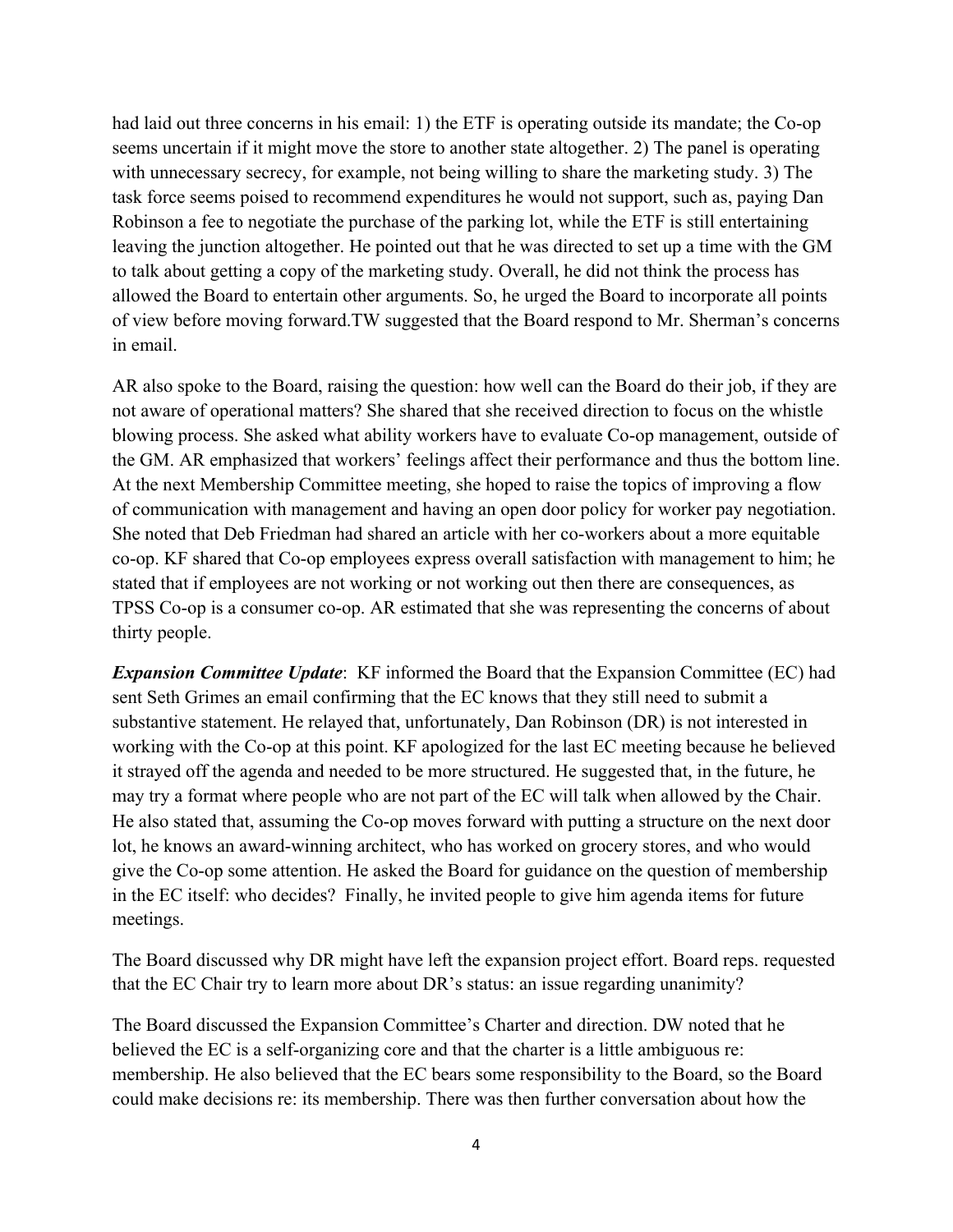Board needed to resolve the role of the EC; in the charter the EC has just an oversight role, but in practice, over time, the EC members have started doing the actual work. One representative believed the EC's open status and open meetings are appropriate at this point, but thought if the Committee is doing work, it cannot allow anyone to walk in and attempt to re-direct the process.

TW believed that if the EC is starting the work, then they need to hire paid staff. She noted how when the Common Market Co-op expanded, they had a specific group that planned their new store, which its Board did not oversee. DW reflected that one of the strengths of a cooperative form of business is that it can harness the talents of its staff and membership, but he believed there needs to be clarity of roles and certain decisions were only for qualified individuals. Furthermore, he believed that determining who these qualified individuals were would be the decision of the Board or the GM.

MR shared that she had a concern that overlapped several areas--expansion, governance, and all the extra work performed by the Board President. She commented that management gaps have not all been filled and if Board reps. are doing this much store operations work, over time, the Board will be compromised. She contemplated that there are probably not enough staff to run the store, yet alone, run the expansion. She commented that she has wanted to see the expansion effort make headway and knows the Co-op is trying to catch up with staffing. She also saw DW doing quite a bit of work. There was clarification that his extra work is mostly in the area of expansion. She said that she would like the Board/Co-op to look at how ready the Co-op is (for the expansion) in terms of both management and as a Board. DW stated that in reply to MR, he, basically, cannot do it all on his own anymore.

ET commented on whether the EC should be providing more than just oversight of the expansion. She asked AG, with so much of his focus needing to be on the SS store, if he were planning to hire elsewhere for the EC or if he needed paid staff to work on it. AG shared that most co-ops carry out expansions with a project manager, so he will look at management and for a project manager. He also confirmed that he saw TPSS management working with the EC to complete the work.

NG reflected that he was under the impression that the EC was still open and looking at possibilities, at this point. He also added that he would be willing to talk about management's readiness, but in a closed session.

KF commented that the expansion might not be where it could be at this point. Personally, he said, he believes that the ideal choice is to obtain access to the next door lot and build a brand new store. However, he noted, at this point, the Co-op has little control, because the lot belongs to the City, and there are a number of things that just cannot proceed until that issue is settled. At this stage, he felt, it is a bit premature to be talking about a project manager, etc. He also reflected that moving to some other place besides the Takoma Junction, like DC or Langley Park, is a second choice.TW encouraged the EC to work with the City Council now, upfront,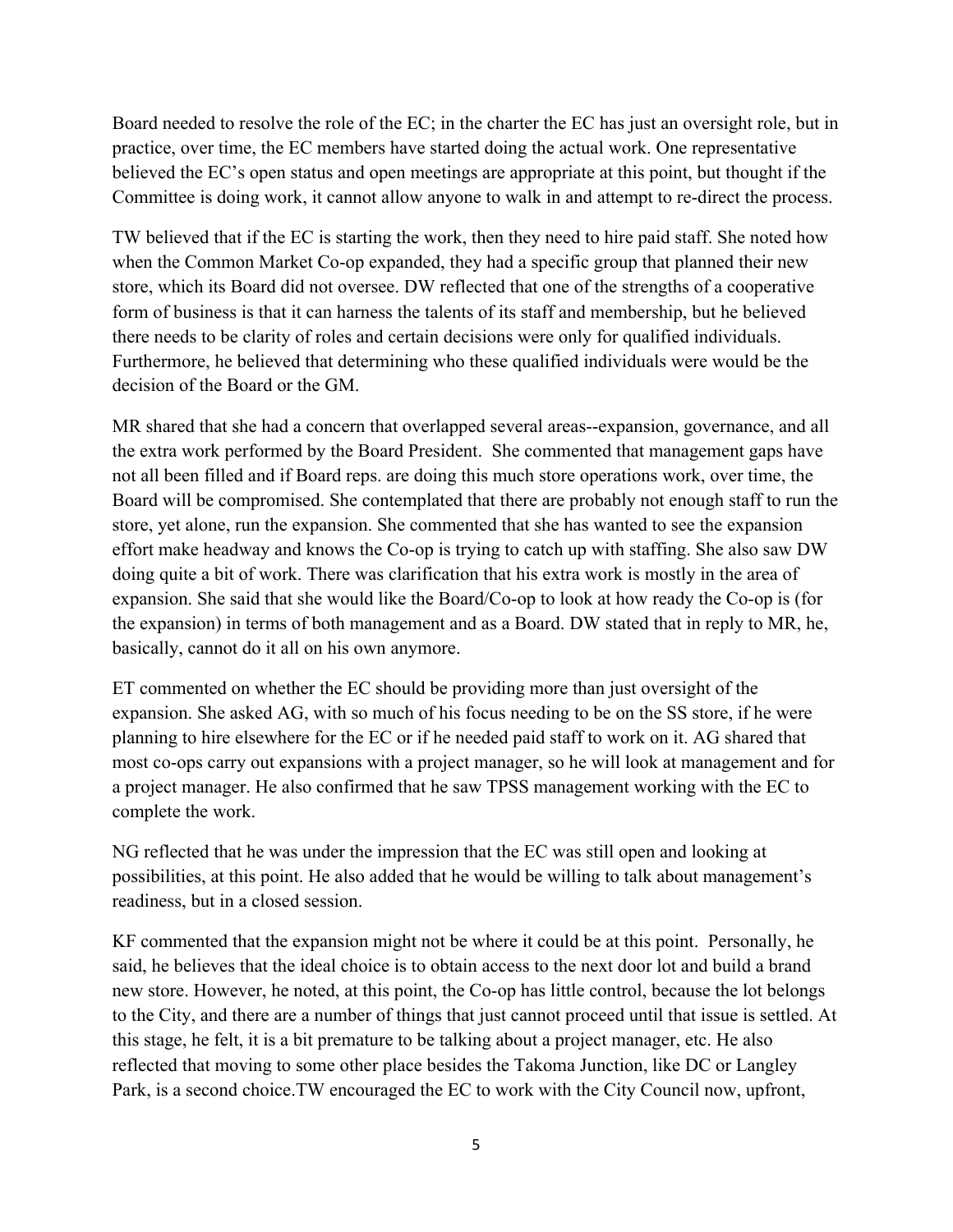getting input from AG on the proposal, because the City Council will put out a RP to sell the lot. KF concurred.

MS reminded the Board that he had a pending application to join the ETF and that he had gathered from this meeting that the Board makes that judgment. He noted that he would be disappointed if the decision was left to the Committee alone. The Board President asked MS why he believed the Co-op should expand. MS explained the concern that he expressed at the meeting re: the lot. The Board President suggested that MS pursue setting up a separate "right-size committee" rather than join the ETF.

Board representatives described their understanding of the intent behind the creation of the EC. ET thought that it exists to pursue the possibility of expanding the Co-op, finding the way to do it. She distinguished this from the intention of *talking* about expansion. MB relayed his understanding of the EC: to determine whether the Co-op had the means (financially) to expand, not whether it had the staff, etc.: a matter of if they could; then they should. KF noted the decision to expand as being confirmed by a vote of the membership and voiced that at some point the Co-op needs to decide and move forward. NG recollected the intent of the EC as being to do outreach into the community, learn what kind of support there was, and find out what were the expansion options. He believed that different boards of the Co-op and the membership voted not to expand *but to investigate the possibility of expanding*; however, he also believed and stated that the Co-op had already decided, if it were at all possible, to expand.

DW noted that three different TPSS boards have endorsed the ETF charter to plan to oversee the expansion, but that the Board is not required to underlie the expansion project. The EC is only advisory, he said, so the Board needs to make the decision about moving forward, which will probably entail seeking financing by the issuance of preferred shares--raising money from members by issuing equity. This would require authorization by the members, so he stated, there are still several checkpoints prior to an actual expansion. He recounted that they came to the point where the membership needed to endorse the Board in going through with the expansion; now that the Co-op is looking at defining the specifics, the Board may need the membership to endorse those as well.

MH suggested to MS that it sounded like the issue of having an EC dedicated to expansion is resolved; and, while to some extent, he supported the idea of having a dissenting voice on the EC for balance, he surmised the place to voice a dissenting opinion is with the Board. MH also submitted to MS that he could run for the Board to feel like he had a greater say. ET acknowledged the frustrations that MS experienced in the communication with the ETF and the Board: frustrating to be asked at the ETF to bring his concerns to the Board and still not necessarily receive ready answers or be encouraged to join the EC either.

MS commented that he sees the options presented to him in two ways: his letting the EC go forward with a closed, fixed direction and still presenting a dissenting view at the EC meetings,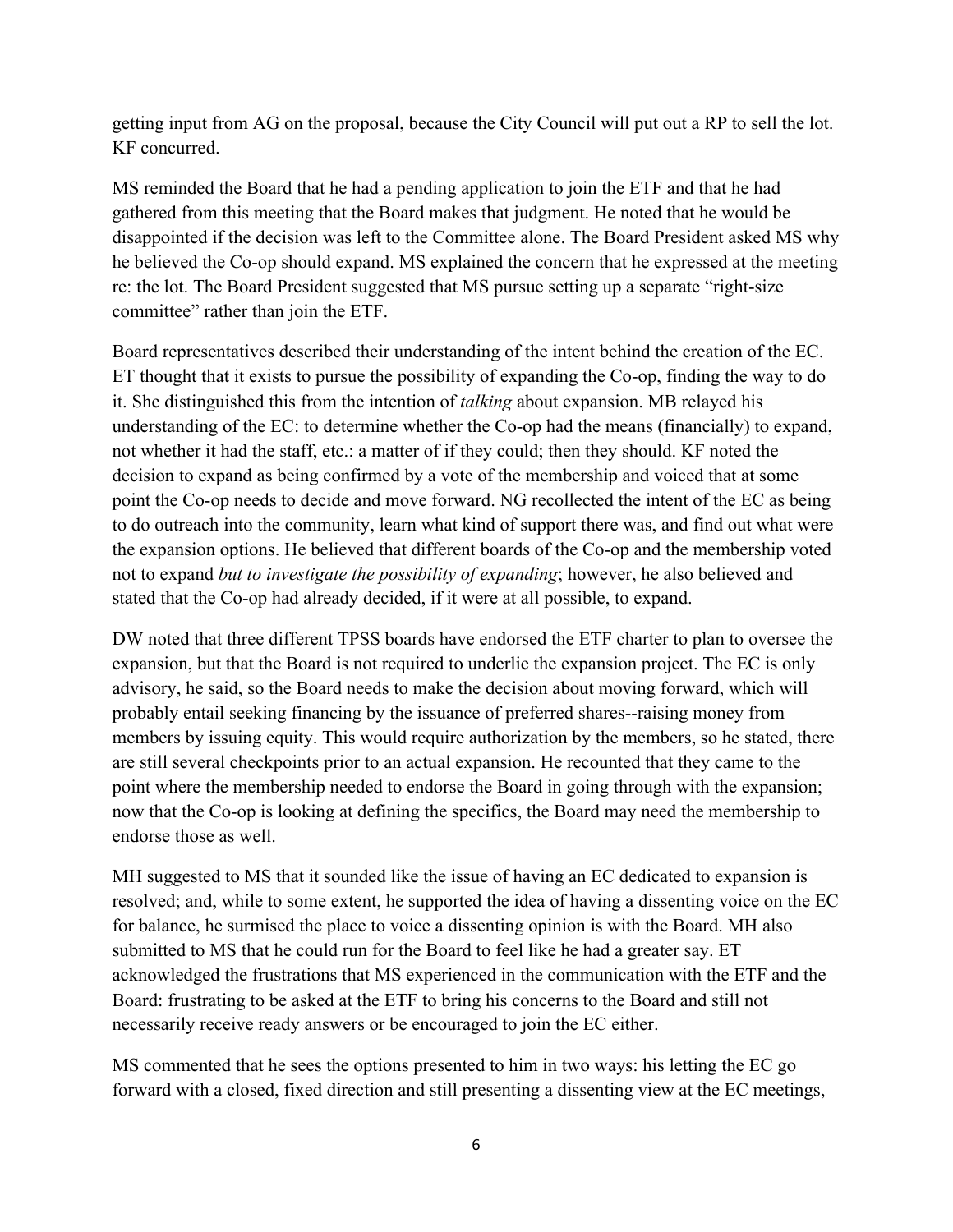or just accepting that the Committee will not allow any dissenting views. TW agreed that the ETF's charter wants diversity of views, but does not necessarily want its participants working against its purpose. Board reps. reminded MS of his ability to create a different committee, which could look at issues of expansion and size: how many stores, etc.

DW wanted to reflect on the whole issue; MS alluded to the idea that the ETF is working in secrecy, so DW contemplated perhaps the Board should pass a resolution re: procedure to allow for a public comment period, which did not have to wait for the next General Membership meeting. He accepted that the Co-op needs to give members a chance to be in support or dissent of the expansion plan. He also suggested that the EC make a public statement about the project goal. ET integrated the points that the Co-op is a democratic organization, which not only has to be open to hearing doubts, but also needs to make decisions and proceed. She and MR relayed that it is the Boards responsibility to reach out to the membership on this and other Co-op directions/governance/policy items, such as, the By-laws.

KF commented that he would like to see more membership participation, because when it seems that a limited, motivated number are pushing an idea contrary to what the general membership wants, it is not truly democratic. TW stated that the Co-op will probably have another staff survey and maybe a customer survey soon.

*Nominations Committee:* On May  $8<sup>th</sup>$ , ET, TW, and MR meet for first time and decided they had enough members to proceed with the meeting and designated MR the Chair. She reported that they are reviewing all pertinent documents and will submit proposed changes for the packet in time for the July meeting vote. Specifically, their review includes: the existing nominations packet, the existing policy and procedures, and the elections wiki page, including the info-hub section. She explained that they will also be looking at other co-ops nominations packets to get some development ideas; for example, she would like to develop a candidate questionnaire. She noted that they developed a timeline for action item deadlines, with July  $10<sup>th</sup>$  being the email deadline. They are also working on a Strategy for optimizing the number of quality candidates. The Board recognized that they are missing the policy and procedures and other electronic copies of the materials from previous elections.AG agreed to speak with Marilyn Berger about locating the Nominating Committee's policy and procedures documentation.

There was some consideration of what the By-laws say in re: to the term of new Board members, which start the first day of the month after the election DW believed that the end of the election could happen after the end of December.

A proposed new FY Board budget was reviewed. The CBLD expense was accounted for by the amount allocated in last year's budget for Board development. It was noted that nominating statements were supposed to go out in a separate statement. There was clarification that some of the Board expenses were billed under other categories, so the Board needed to request a report of what has been billed to them based on the budget allocations that were already made: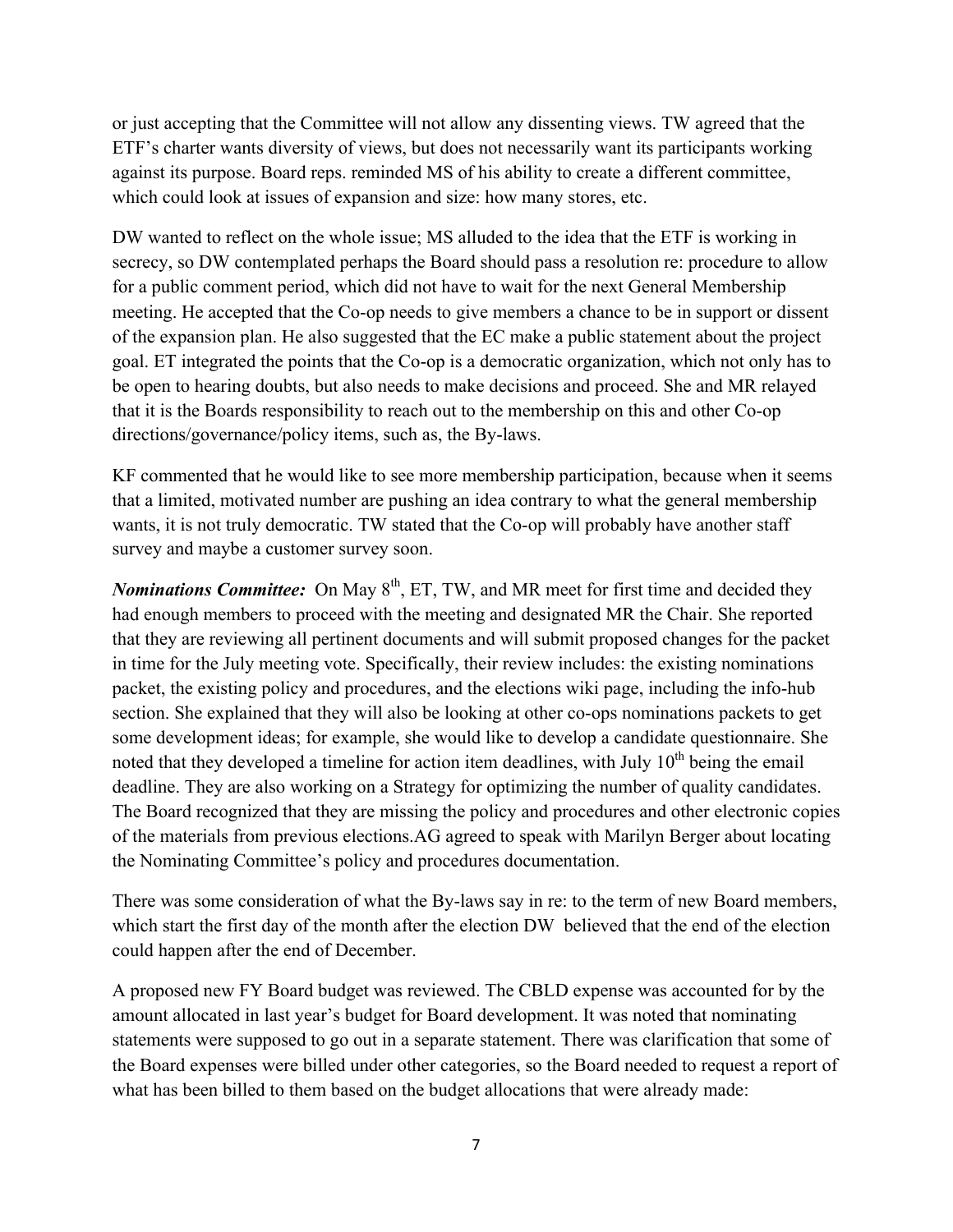specifically, 1) what had been charged to the Board budget by vendor; 2) where items not accounted for under the given categories are then listed.

MR hoped to do a separate elections edition of the newsletter; the Board President suggested that she and the NC assess whether the cost of the annual report (approx. \$107) would be enough. There was discussion of bundling it with the annual report.

MH raised the issue of giving the Board administrator a regular employee discount at the store; and TW planned to review the Board administrator's rate of reimbursement.

## *Governance Update:*

*Board Representative Conduct*: ET commented that she believes DW is an amazing Board representative and respects his passion for this Co-op. However, she thought the way he can be in a meeting does not always rise to the level of professionalism that she felt the Board and Coop expect from a Board President. She evidenced this by her observation of a sharp disagreement with one staff person in a meeting and a description of a former GM in impolite terms, followed by a walk-out. She asked the Board President if he could work to hold a higher ground that makes space for people, and if being pushed into a corner, keep participants on task by stating this is not the time for this matter.

AG took the opportunity to point out that members, at times, come to the Board and the Co-op with expressed concerns; he requested that all Board reps. be considerate of presenting themselves with greater respect and professionalism. KF stated that he was not at the General Membership meeting, but felt fine with DW's conduct at the EC meeting, and also felt partially responsible for not better managing, what he saw as, the digression of the meeting. MB talked more generally about how the Board needs to find ways to help mitigate when one member or staff is to some extent confronting the Board President or another Representative, so Board reps. can know a way to collectively mitigate the situation. MR wished to ask all Board Reps. to be cautious in talking negatively about others in general; it is really not ok to talk harshly about a former GM in any public forum, she said. She emphasized that it is incumbent upon Board reps. to stay calm; she believed that in some meetings Board reps. worsened an uncomfortable situation by their reactions. KF suggested some other aspects of specific occurrences.TW recounted raised voices and a third party asking the EC to settle down. MH made his observation that DW has a great talent speaking to people when, he speculated, DW does not perceive himself to be under attack; MH also recognized that he has had a better perception of DW since interacting with him on the Board than as staff alone. He supporting the idea of possibly having someone appointed to handle situations. NG stated that everyone loses their patience, but it should not happen when representing an organization. However, he also made note of circumstances. He supported the suggested strategies of adjusting allotted time at meetings and creating some system to deal with those who drop in. MR and ET noted specific behaviors to address: not to cut a member's time short in the forum they were specifically directed to for voicing concerns; not to interrupt or raise voices; and to abstain from using obscenities in a meeting or forum.